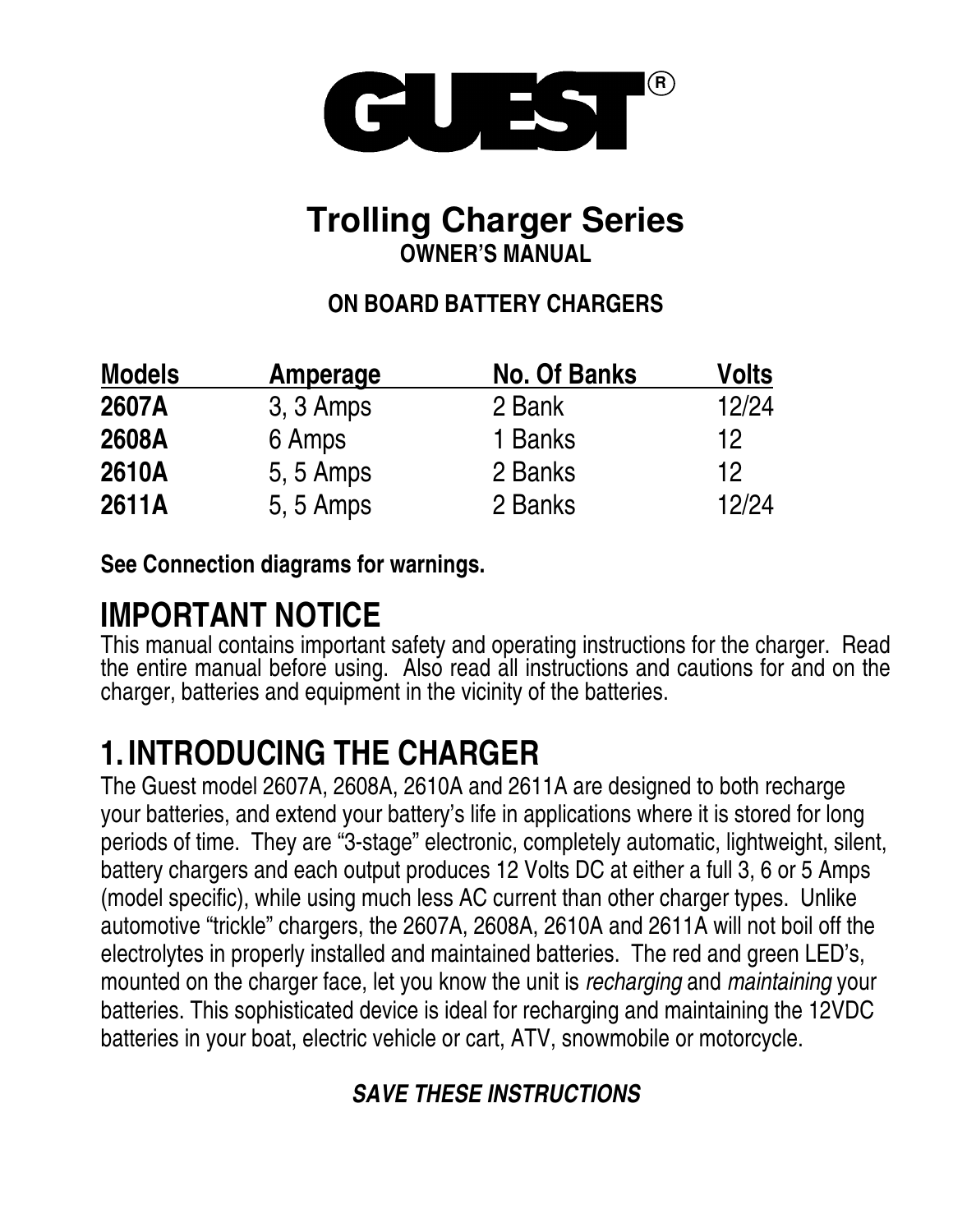### *WARNINGS*

**THIS CHARGER SHOULD BE USED TO CHARGE ONLY LEAD ACID, GEL CELL, OR AGM BATTERIES. USE ON OTHER BATTERY TYPES MAY EXPLODE AND CAUSE PERSONAL INJURY.**

**RISK OF EXPLOSIVE GASES! WORKING IN THE VICINITY OF LEAD ACID BATTERIES IS DANGEROUS. BATTERIES GENERATE EXPLOSIVE GASES DURING NORMAL OPERATION. THEREFORE IT IS OF THE UTMOST IMPORTANCE THAT EACH TIME BEFORE USING YOUR CHARGER YOU FOLLOW THE INSTRUCTIONS EXACTLY.**

## **Personal Safety Precautions**

Adhere to the following personal safety precautions when installing or working with the chargers:

- 1. Someone should be within voice range or close enough to come to your aid when you work near a lead-acid battery.
- 2. Have plenty of fresh water and soap nearby in case battery acid contacts skin, clothing, or eyes.
- 3. Wear complete eye protection and clothing protection. Avoid touching eyes while working near a battery.
- 4. If battery acid contacts skin or clothing, wash them immediately with soap and water. If acid enters the eye, flood the eye with cold, running water for at least ten minutes and get medical attention.
- 5. Never smoke or allow an open flame in the vicinity of the battery.
- 6. Do not drop a metal tool onto the battery. It may spark, short circuit the battery and may cause an explosion.
- 7. Remove all personal metal items such as rings, bracelets, necklaces, and watches when working near a lead-acid battery. A battery can produce short circuit currents high enough to weld a ring or the like to metal, causing a severe burn.

### **Preparing to Charge Precautions**

Before charging a battery with the charger, read the following precautions:

- 1. Do **NOT** operate the charger if the cables or an LED is damaged.
- 2. Make sure all accessories on the product you are charging are **OFF**.
- 3. If the battery or batteries must be removed from the product, always remove the grounded terminal from the battery first.
- 4. Be sure the area around the battery is well ventilated while the battery is being charged. Gas can be forcefully blown away using a piece of cardboard or other non-metallic material as a "hand fan".
- 5. Clean battery terminals. Be careful to keep corrosion from coming in contact with eyes.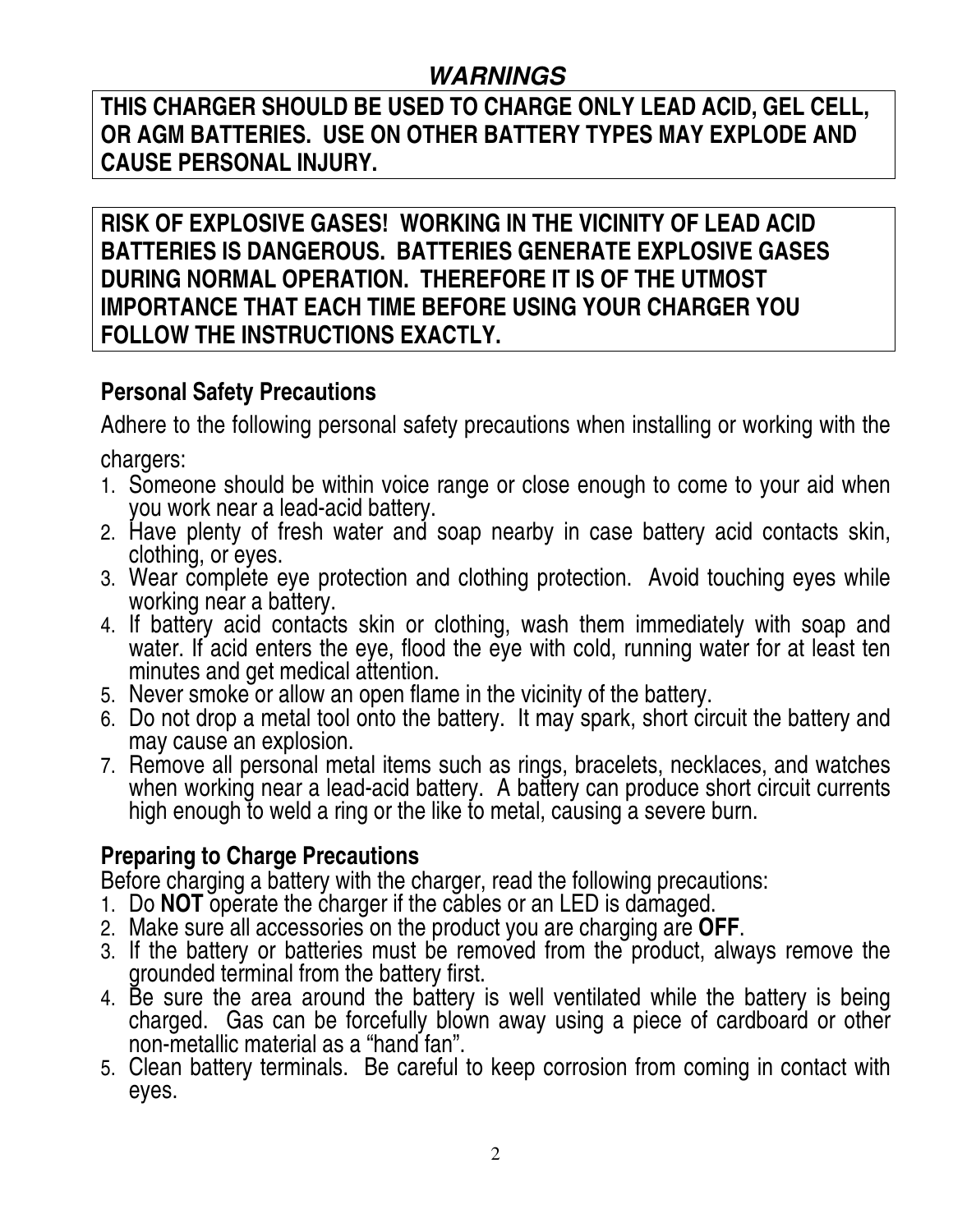- 6. Add distilled water in each cell until battery acid reaches levels specified by the battery manufacturer, if applicable. Do not overfill. For all batteries, carefully follow the manufacturer's recharging instructions.
- 7. Never allow the ring terminals to touch each other.
- 8. **NEVER** charge a frozen battery.
- 9. Please be sure the DC system to which the charger is connected is not drawing excessive current from the battery for extended periods of time while the charger is operating. This is important to ensure the charger correctly transitions through each charging stage to finish with the float voltage level. If the DC system is drawing continuous current while charging, reduced life or damage to the battery may occur.

### **AC Connection and Grounding Precautions** *DANGER*

**DO NOT OPERATE THIS CHARGER WITH A TWO BLADED ADAPTER PLUG OR EXTENSION CORD. DOING SO CAN RESULT IN SERIOUS PERSONAL INJURY. AFTER SECURING THE BATTERY CONNECTIONS, PLUG THE AC LINE CORD INTO AN AVAILABLE AC OUTLET THAT IS PROTECTED BY A GROUND FAULT CIRCUIT INTERRUPTER (GFCI) BREAKER.**

*CAUTION:* To reduce the risk of shock, connect only to a properly grounded outlet.

*NOTE:* AC Line Cord color coding is EU style. Line = Brown, Neutral = Blue, Ground = Green

# **2. INSTALLING THE CHARGER**

### **Choosing Charging Location**

The charger should have at least eight inches of unobstructed area on all sides of the unit for effective cooling. The case of this charger will become warm during operation. Because the charger is convection cooled (airflow over the back of the charger), the optimum mounting position for the charger is vertical. Mounting on its back on a horizontal surface may cause the charger to slightly reduce amperage output due to the thermal protection built in. Do not install the charger on carpeted, upholstered, or varnished surfaces.

### **Mounting the Charger**

- 1. Use corrosion resistant 3/16" dia. or # 10 bolts, backed by a flat washer, and secured to the mounting surface with a split-ring lock washer.
- 2. Hold the charger to the mounting surface and mark the holes.
- 3. Remove the charger and drill the mounting holes.
- 4. Align the charger and assemble the mounting hardware. Secure.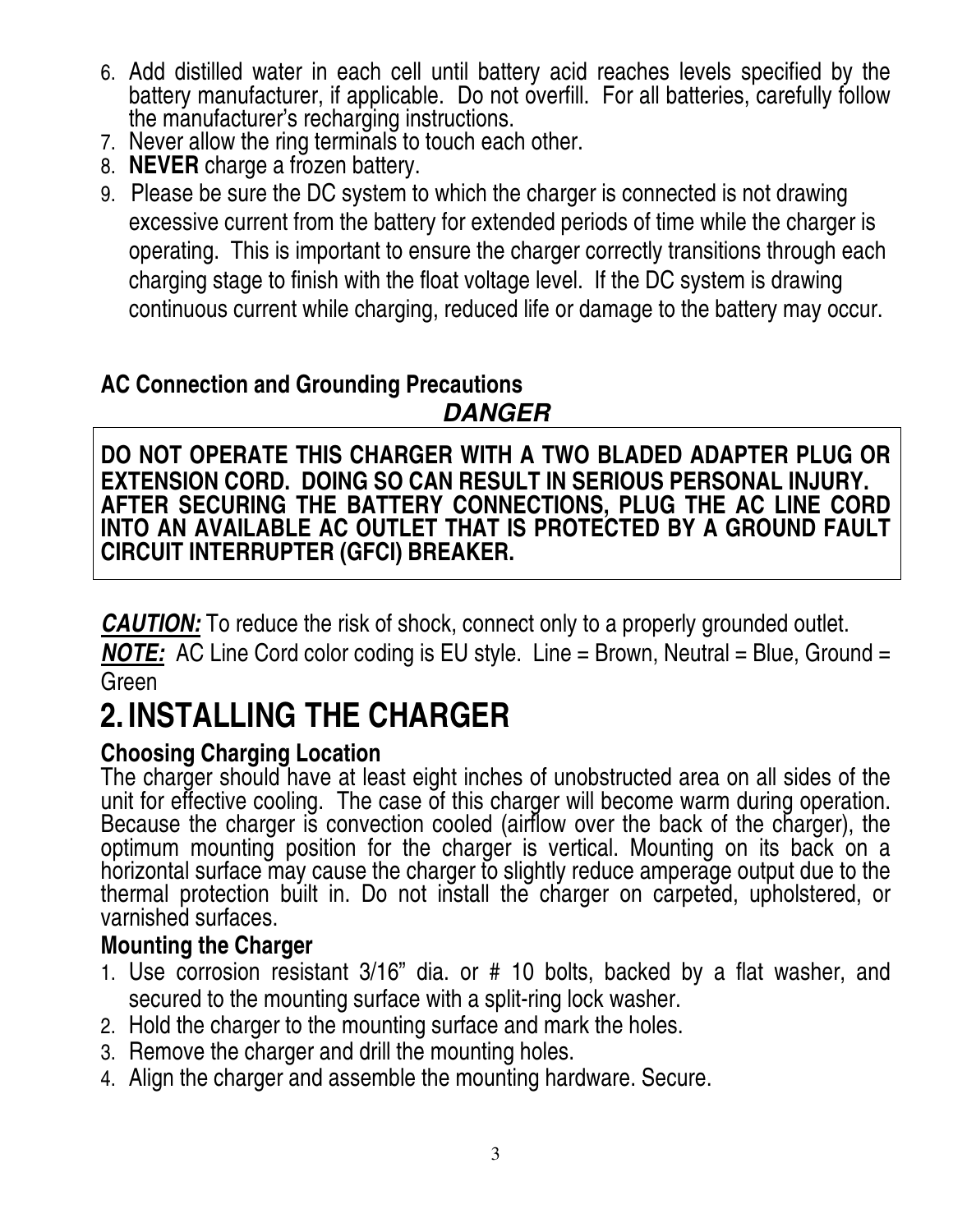### **Making DC Connections**

Check polarity of the battery posts. The POSITIVE (POS., P, +) battery post usually has a larger diameter than the NEGATIVE (NEG., N, -) post. Connect Red charger output wire to POSITIVE post, Black charger wire to NEGATIVE. See below diagrams for more details.

#### **Battery Size Recommendations**

The recommended maximum battery size per 3 amp bank is 36AH. The recommended maximum battery size per 5 amp bank is 60AH. The recommended maximum battery size per 6 amp bank is 72AH.

| <b>ZUVIA VUIIIIGUUUIIS</b> |                 |                |              |                         |                                        |                          |                   |
|----------------------------|-----------------|----------------|--------------|-------------------------|----------------------------------------|--------------------------|-------------------|
| Model                      | Output<br>Volts | Output<br>Amps | <b>Banks</b> | DC Cable<br><b>Size</b> | Size (inches)<br>$L \times W \times H$ | <b>Input Volts</b>       | Input<br>Amps Max |
| 2607A                      | 12/24           | 3/3            |              | 4'/4'                   | $3.5 \times 6.4 \times 2.25$           | <b>115VAC</b><br>50/60Hz | 2 Amp             |

**2607A Connections**

### **Diagram 1. 2607A (3/3 Amps) used with 2 independent 12V Batteries**

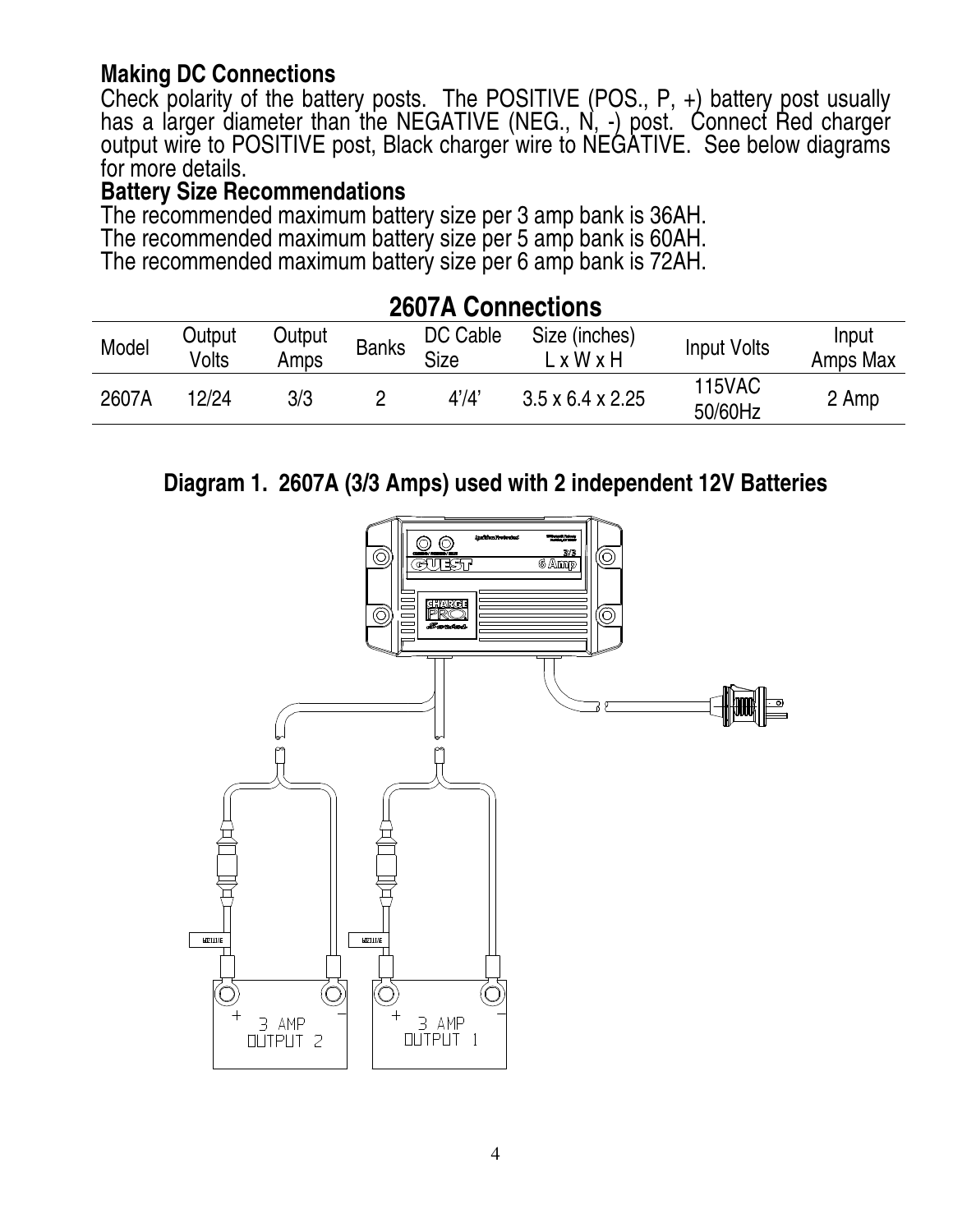**2607A Connection Warnings: For the 2607A, output 1 and output 2 may be connected in parallel for a 12 V 6 amp output. Both outputs may also be connected in series for a 24 V output, see below.**

**2607A Connections**

**Diagram 2. 2607A used in a 24V system**

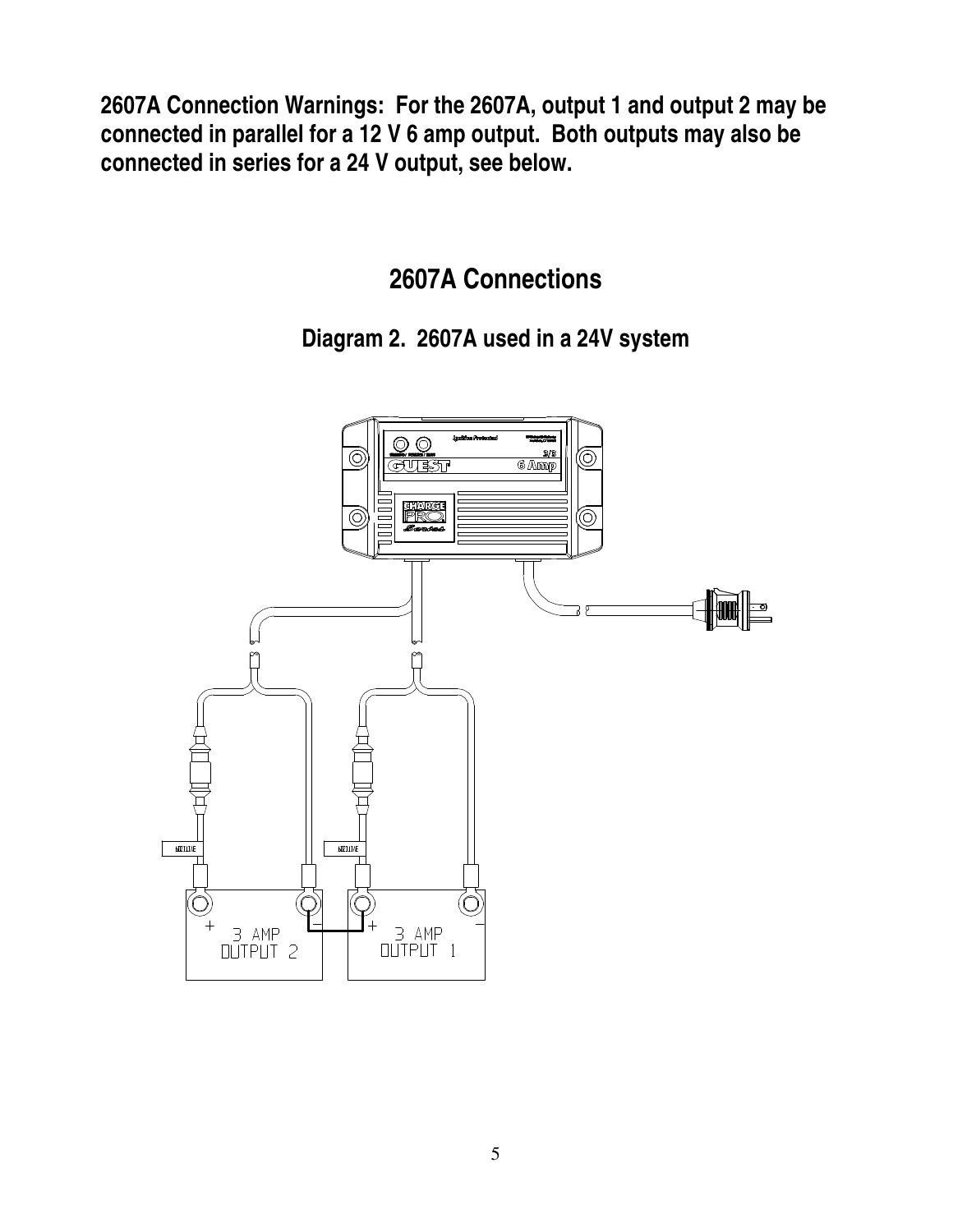| <b>2608A Connections</b> |                 |                |              |                         |                              |                          |                   |
|--------------------------|-----------------|----------------|--------------|-------------------------|------------------------------|--------------------------|-------------------|
| Model                    | Output<br>Volts | Output<br>Amps | <b>Banks</b> | DC Cable<br><b>Size</b> | Size (inches)<br>LxWxH       | Input Volts              | Input<br>Amps Max |
| 2608A                    |                 |                |              | Δ'                      | $3.5 \times 6.4 \times 2.25$ | <b>115VAC</b><br>50/60Hz | 2 Amps            |

## **Diagram 3. 2608A (6 Amps) used with 1 12V Battery**

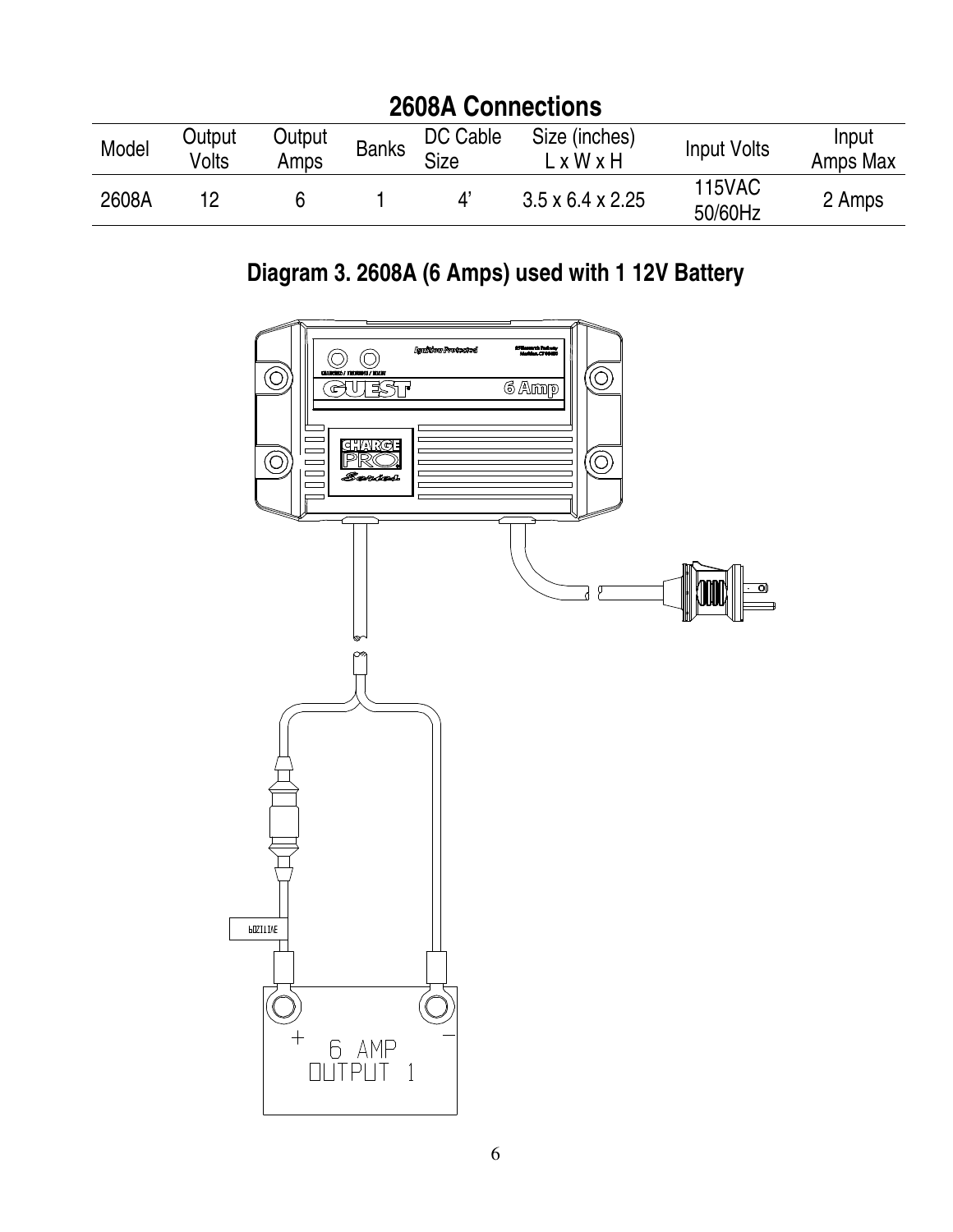| <b>2611A Connections</b> |                 |                |              |                         |                             |                          |                   |
|--------------------------|-----------------|----------------|--------------|-------------------------|-----------------------------|--------------------------|-------------------|
| Model                    | Output<br>Volts | Output<br>Amps | <b>Banks</b> | DC Cable<br><b>Size</b> | Size (inches)<br>LxWxH      | <b>Input Volts</b>       | Input<br>Amps Max |
| 2611A                    | 12/24           | 5/5            |              | 4'/4'                   | $4.25 \times 7 \times 2.42$ | <b>115VAC</b><br>50/60Hz | 2.5 Amps          |

**Diagram 4. 2611A (5/5 Amps) used with 2 independent 12V Batteries**



**2611A Connections: For the 2611A, Output 1 and output 2 may be connected in parallel for a 12 V 10 amp output. Output 1 and 2 may be connected in series for a 24 V system, see below.**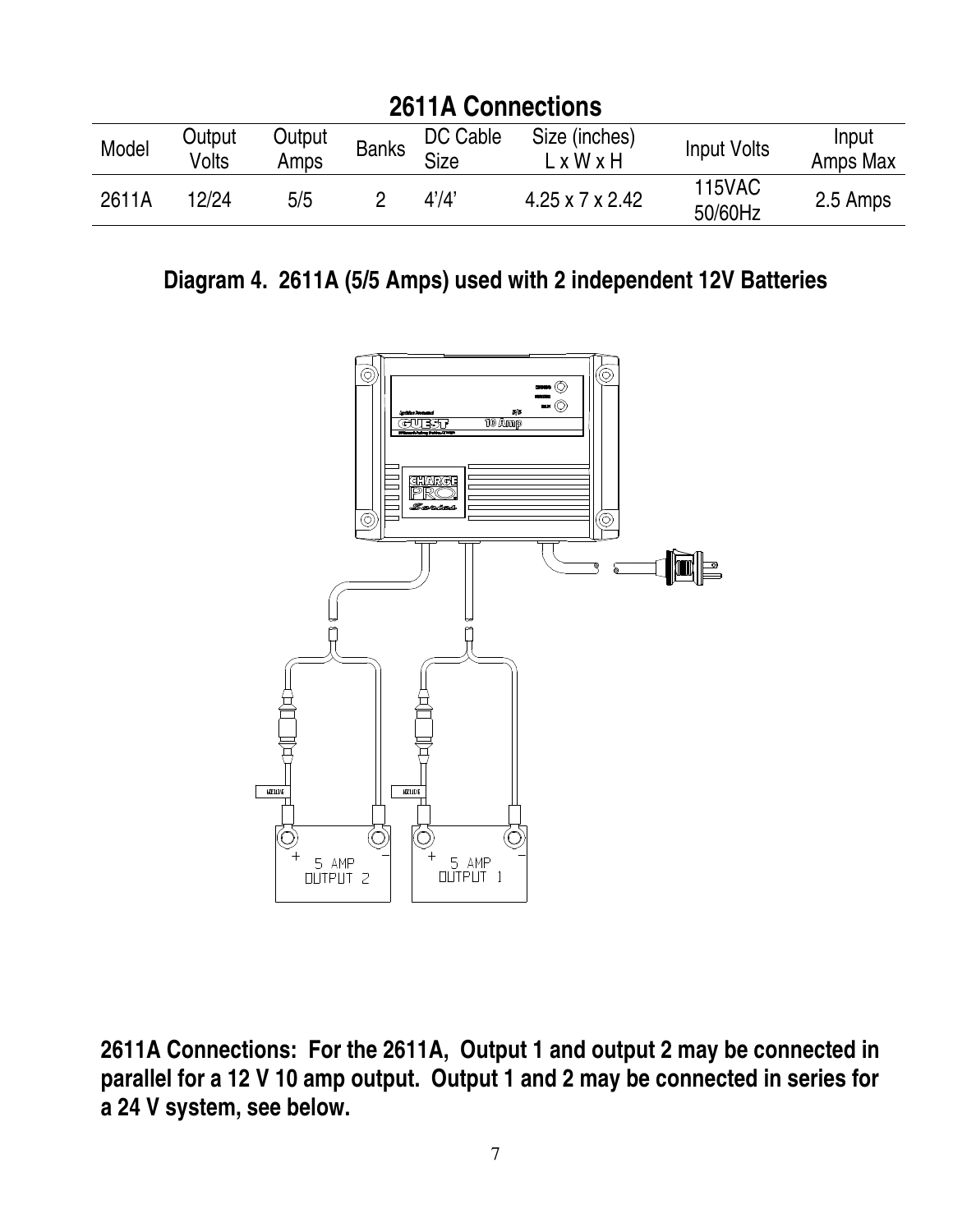## 2611A Connections

**Diagram 5: 2611A used in a 24 V system**

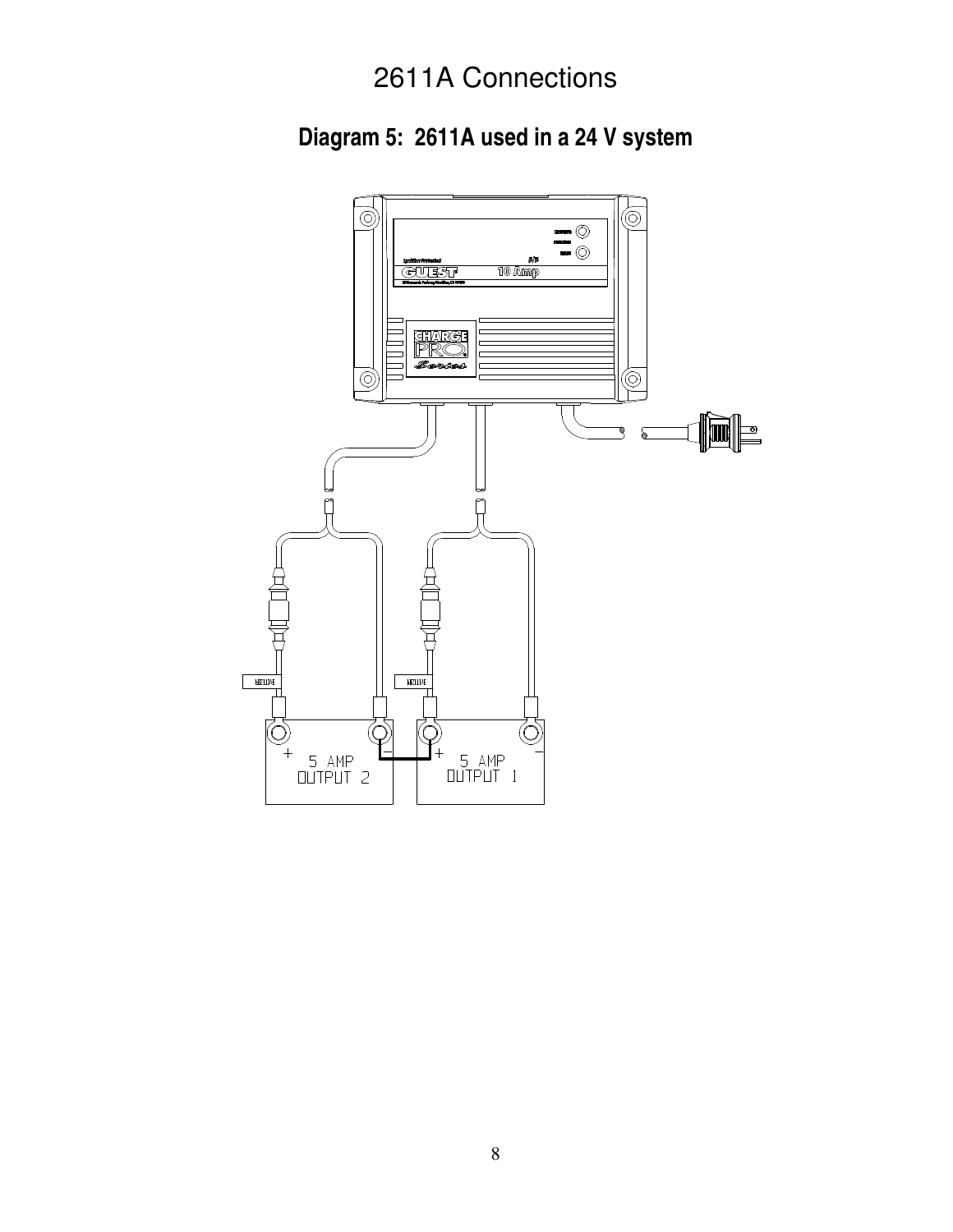

**2610A Connections: The 2610A can be used on 2 12 volt independent batteries. It may NOT be used for a 24 Volt system, the outputs may NOT be wired in series. The 2610A may be used to charge one single battery. When doing this, a 12 Gauge jumper wire must be added between output posts DC + #1 and DC + #2. See diagram below.**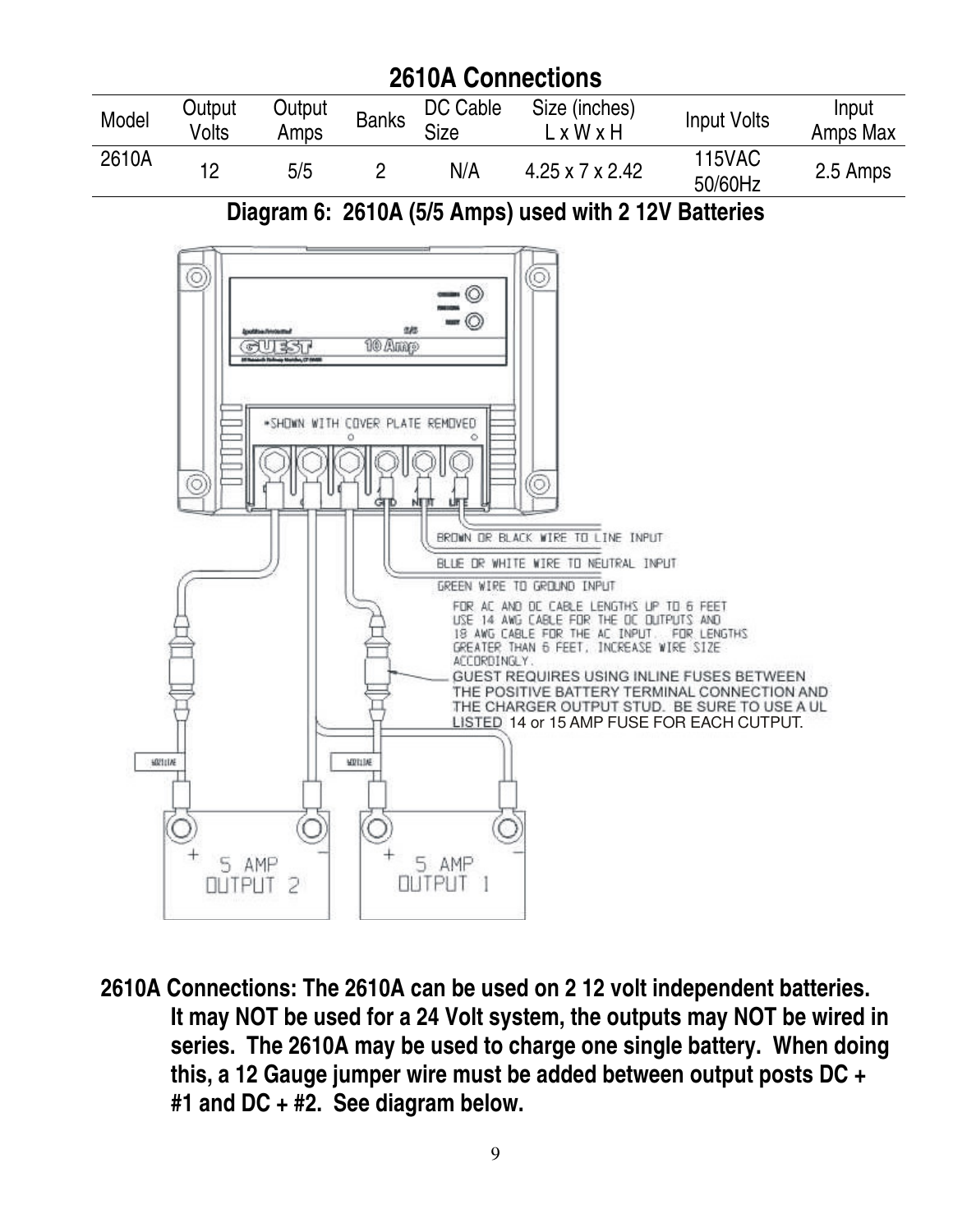## 2610A Connections

### **Diagram 7: 2610A used in a single battery system**

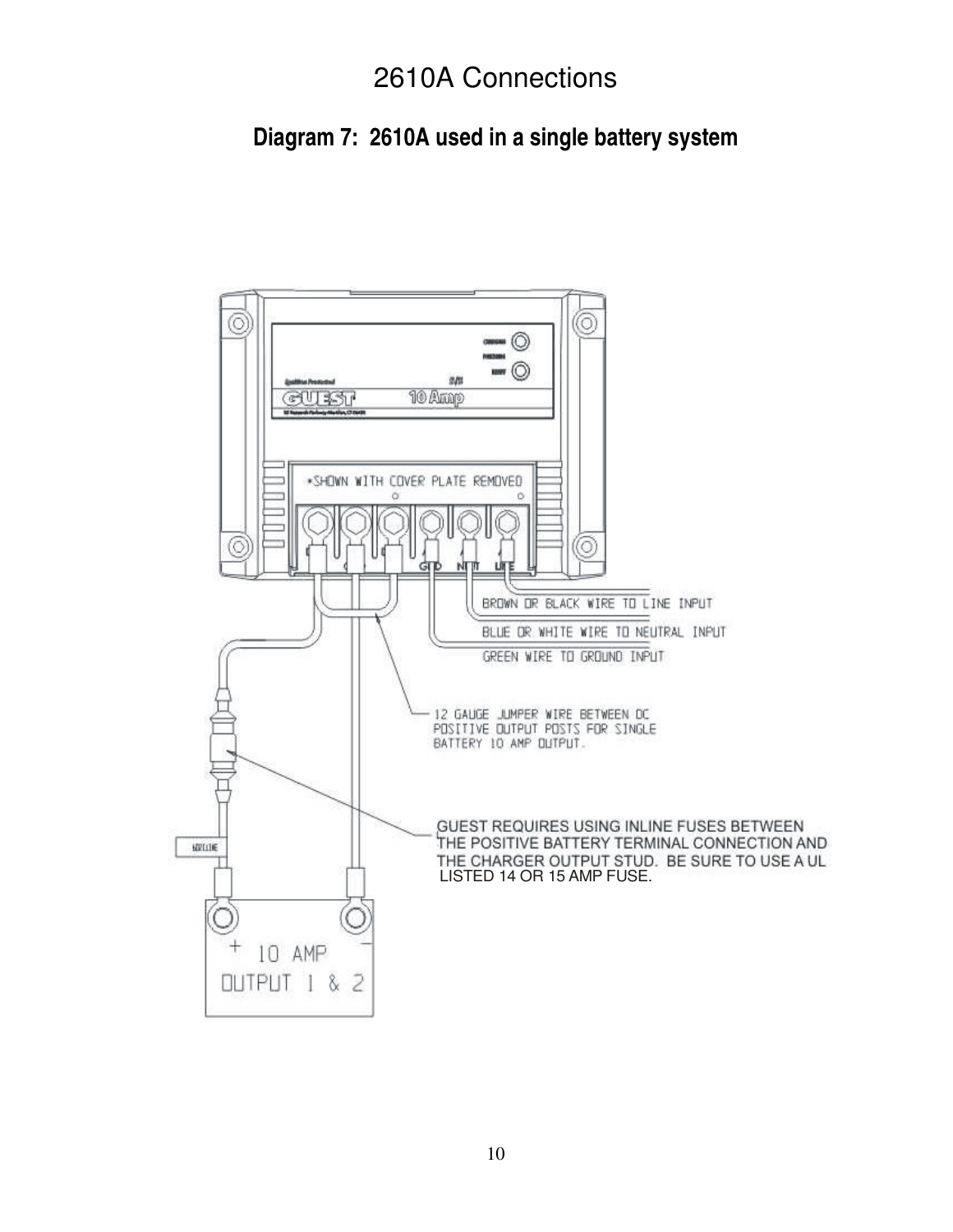## **3.OPERATING THE CHARGER – 6 amp output**

### **The LED Function Chart describes the charging process for any individual 6 Amp output.**

| <b>Display</b> | <b>Operating condition</b>                                                                                                                                                                                                                                                                                                                                                                                                                                                                                                                                                                                                                                                                  |
|----------------|---------------------------------------------------------------------------------------------------------------------------------------------------------------------------------------------------------------------------------------------------------------------------------------------------------------------------------------------------------------------------------------------------------------------------------------------------------------------------------------------------------------------------------------------------------------------------------------------------------------------------------------------------------------------------------------------|
| Red<br>Green   | When the red LED is on, it indicates that your batteries are discharged and is<br>recharging them at the "Charging" rate (stage 1). This charging rate is 6<br>Amps.<br>While the red LED is on, the voltage measured (with the charger on) will be<br>approximately 11.5 to 13 Volts.                                                                                                                                                                                                                                                                                                                                                                                                      |
|                | If the red LED stays on for more than 24 hours, refer to Problem 1 in the<br>troubleshooting section in this manual.                                                                                                                                                                                                                                                                                                                                                                                                                                                                                                                                                                        |
| Rec<br>Gree    | When both the green and the red LED's are on, it is charging at the<br>"Finishing" rate. (stage 2). During this second charging stage, the charger<br>holds the battery voltage at approximately 14.6 VDC, and then gradually<br>reduces the amount of current (Amps) it delivers to the battery. By doing this,<br>the battery is able to "absorb" the last 10% of charge as quickly as possible<br>without becoming overheated.<br>If both lights stay on longer than 24 hours, refer to Problem 2 in the<br>troubleshooting section in this manual.                                                                                                                                      |
| Red<br>Greer   | When the battery approaches full charge, the charger switches into its third<br>charging stage, gradually reducing the current feed to the batteries to as low<br>as 0.1 Amps. At the same time, it reduces its output voltage to a "Float" or<br>"Ready" charging rate of 13.3 VDC, indicated by the green LED light. This<br>low "Float" or "Maintenance" voltage gently "tops off" your batteries, keeping<br>them fully charged and ready until needed. The green LED indicates that<br>your batteries are now fully charged and ready for use.<br>If the green LED stays on when your battery is known to be low, refer to<br>Problem 3 in the troubleshooting section in this manual. |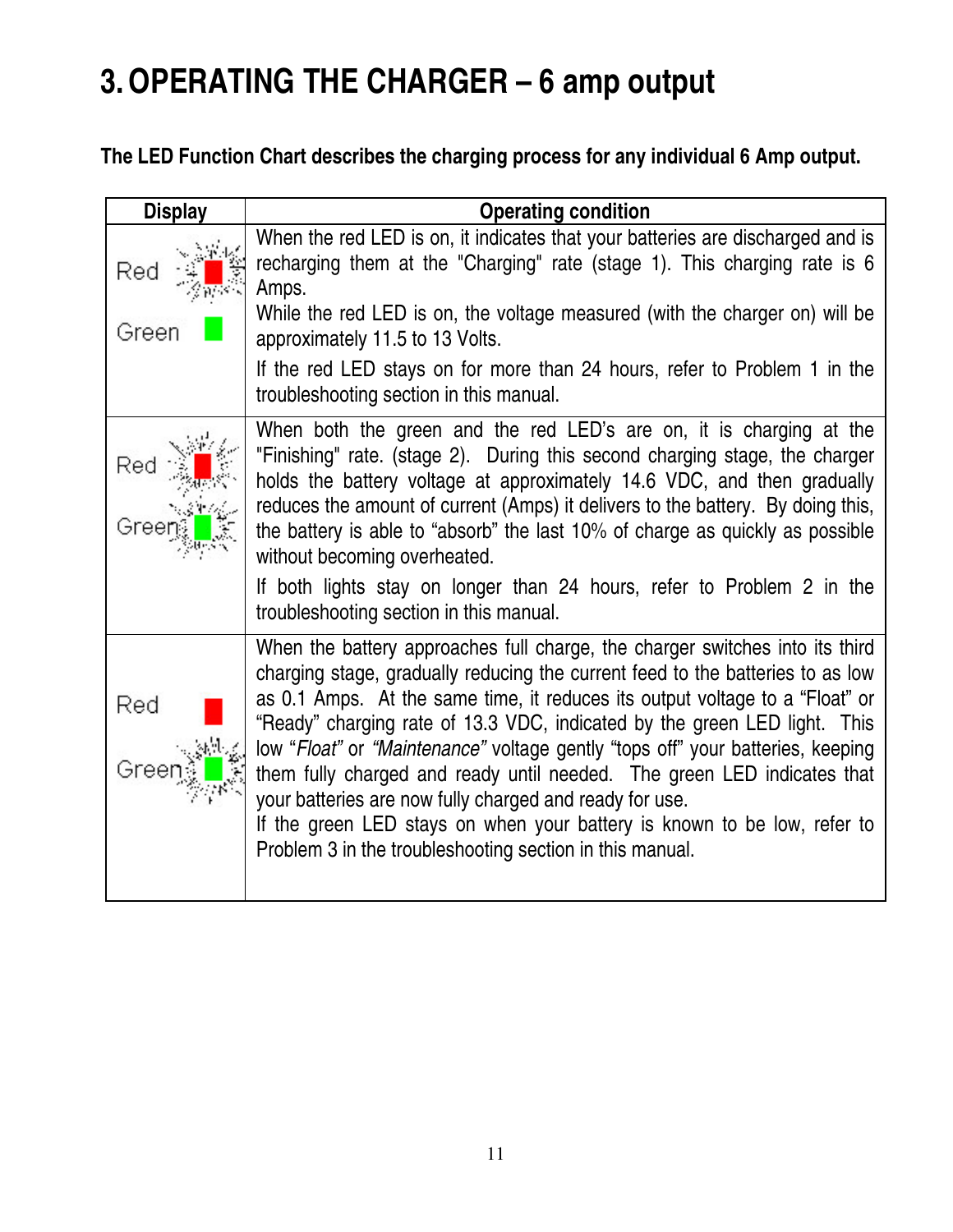## **OPERATING THE CHARGER – 5 amp output**

**The LED Function Chart describes the charging process for any individual 5 Amp output.**

| <b>Display</b> | <b>Operating condition</b>                                                                                                                                                                                                                                                                                                                                                                                                                                                                                                                                                                                                                                                                  |
|----------------|---------------------------------------------------------------------------------------------------------------------------------------------------------------------------------------------------------------------------------------------------------------------------------------------------------------------------------------------------------------------------------------------------------------------------------------------------------------------------------------------------------------------------------------------------------------------------------------------------------------------------------------------------------------------------------------------|
| Red<br>Green   | When the red LED is on, it indicates that your batteries are discharged and is<br>recharging them at the "Charging" rate (stage 1). This charging rate is 5<br>Amps.<br>While the red LED is on, the voltage measured (with the charger on) will be<br>11.5 to 13 Volts.                                                                                                                                                                                                                                                                                                                                                                                                                    |
|                | If the red LED stays on for more than 24 hours, refer to Problem 1 in the<br>troubleshooting section in this manual.                                                                                                                                                                                                                                                                                                                                                                                                                                                                                                                                                                        |
| Red<br>Greer   | When both the green and the red LED's are on, it is charging at the<br>"Finishing" rate. (stage 2). During this second charging stage, the charger<br>holds the battery voltage at approximately 14.3 VDC, and then gradually<br>reduces the amount of current (Amps) it delivers to the battery. By doing this,<br>the battery is able to "absorb" the last 10% of charge as quickly as possible<br>without becoming overheated.                                                                                                                                                                                                                                                           |
|                | If both lights stay on longer than 24 hours, refer to Problem 2 in the<br>troubleshooting section in this manual.                                                                                                                                                                                                                                                                                                                                                                                                                                                                                                                                                                           |
| Red<br>Greer   | When the battery approaches full charge, the charger switches into its third<br>charging stage, gradually reducing the current feed to the batteries to as low<br>as 0.1 Amps. At the same time, it reduces its output voltage to a "Float" or<br>"Ready" charging rate of 13.3 VDC, indicated by the green LED light. This<br>low "Float" or "Maintenance" voltage gently "tops off" your batteries, keeping<br>them fully charged and ready until needed. The green LED indicates that<br>your batteries are now fully charged and ready for use.<br>If the green LED stays on when your battery is known to be low, refer to<br>Problem 3 in the troubleshooting section in this manual. |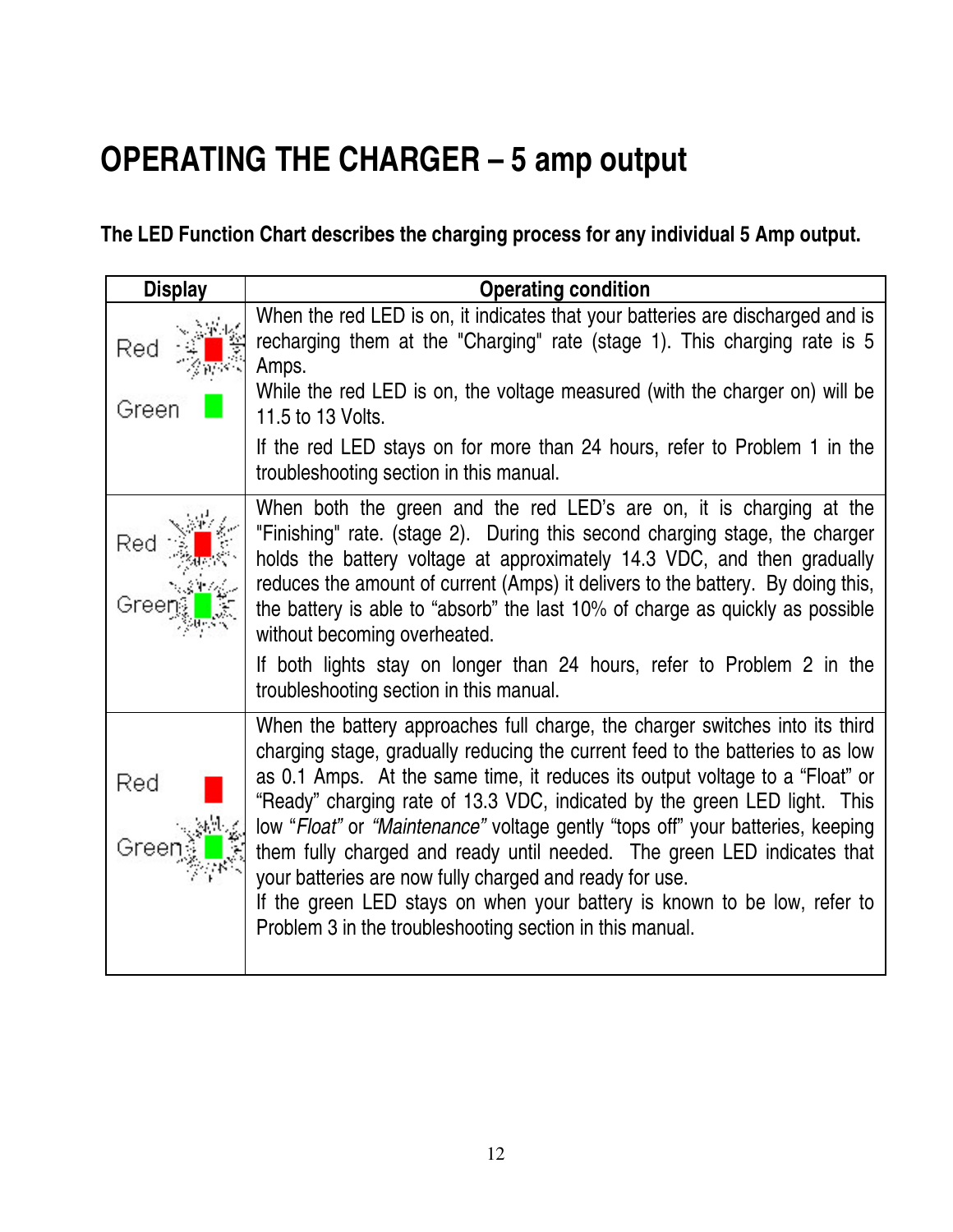## **OPERATING THE CHARGER – 3 amp output**

### **The LED Function Chart describes the charging process for any individual 3 Amp output.**

| <b>Display</b> | <b>Operating condition</b>                                                                                                                                                                                                                                                                                                                                                                                                                                                                                                                                                                                                                                                                 |
|----------------|--------------------------------------------------------------------------------------------------------------------------------------------------------------------------------------------------------------------------------------------------------------------------------------------------------------------------------------------------------------------------------------------------------------------------------------------------------------------------------------------------------------------------------------------------------------------------------------------------------------------------------------------------------------------------------------------|
| Red<br>Green   | When the red LED is on, it indicates that your batteries are discharged and is<br>recharging them at the "Charging" rate (stage 1). This charging rate is 3<br>Amps.<br>While the red LED is on, the voltage measured (with the charger on) will be<br>11.5 to 13 Volts.                                                                                                                                                                                                                                                                                                                                                                                                                   |
|                | If the red LED stays on for more than 24 hours, refer to Problem 1 in the<br>troubleshooting section in this manual.                                                                                                                                                                                                                                                                                                                                                                                                                                                                                                                                                                       |
| Rec<br>Gree    | When both the green and the red LED's are on, it is charging at the<br>"Finishing" rate. (stage 2). During this second charging stage, the charger<br>holds the battery voltage at approximately 14.6 VDC, and then gradually<br>reduces the amount of current (Amps) it delivers to the battery. By doing this,<br>the battery is able to "absorb" the last 10% of charge as quickly as possible<br>without becoming overheated.<br>If both lights stay on longer than 24 hours, refer to Problem 2 in the<br>troubleshooting section in this manual.                                                                                                                                     |
| Red<br>Greer   | When the battery approaches full charge, the charger switches into its third<br>charging stage, gradually reducing the current fed to the batteries to as low as<br>0.1 Amps. At the same time, it reduces its output voltage to a "Float" or<br>"Ready" charging rate of 13.3 VDC, indicated by the green LED light. This<br>low "Float" or "Maintenance" voltage gently "tops off" your batteries, keeping<br>them fully charged and ready until needed. The green LED indicates that<br>your batteries are now fully charged and ready for use.<br>If the green LED stays on when your battery is known to be low, refer to<br>Problem 3 in the troubleshooting section in this manual. |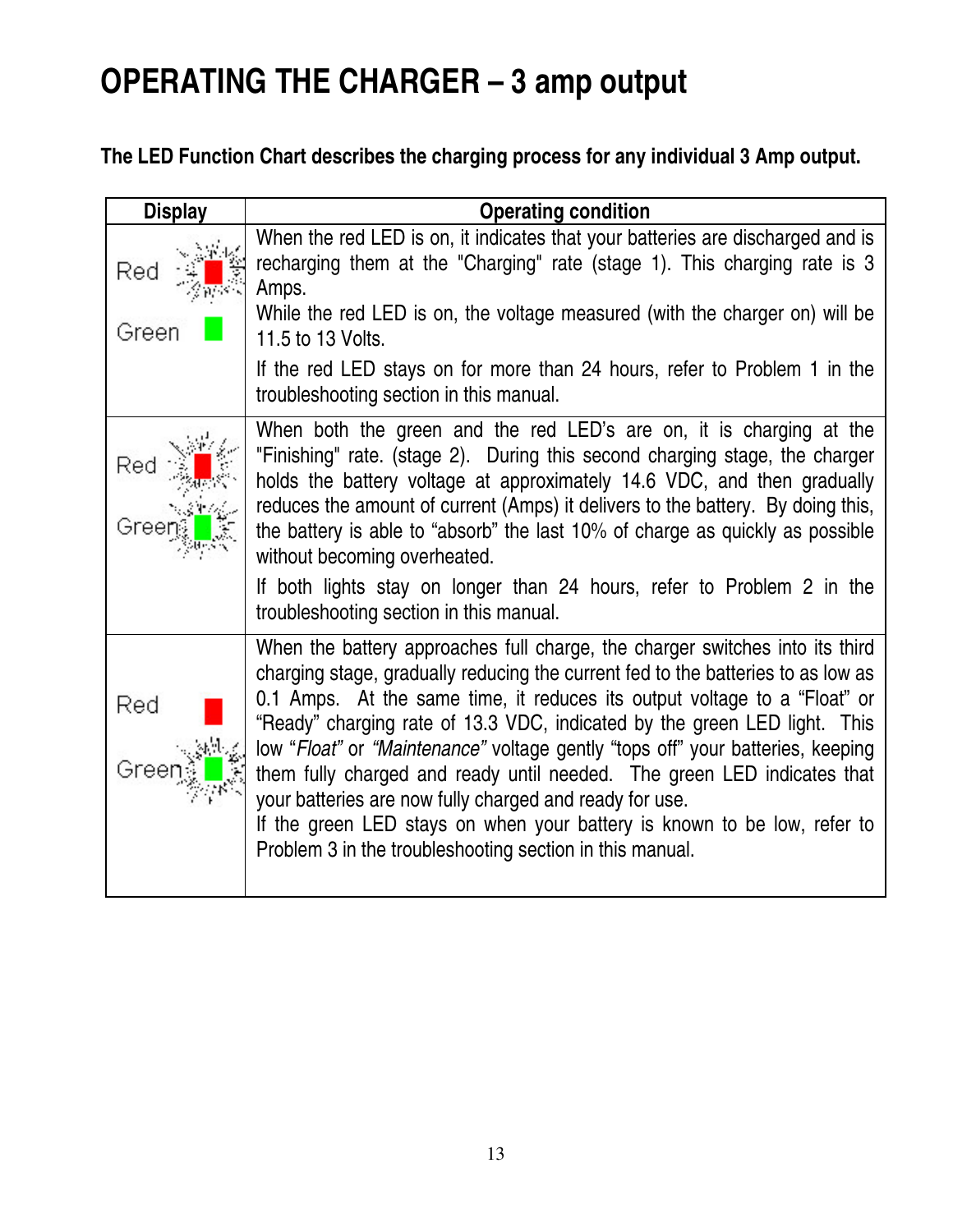# **4. TROUBLESHOOTING**

|    | <b>Problem</b>    |                | <b>Cause</b>                    |                | <b>Solution</b>                   |
|----|-------------------|----------------|---------------------------------|----------------|-----------------------------------|
|    | 1. Red LED stays  | 1 <sub>1</sub> | One or more defective or        | 1.             | Load test the batteries and       |
|    | on for more than  |                | damaged cells.                  |                | replace if necessary.             |
|    | 24 Hrs.           |                |                                 | 2.             | Remove the source of the          |
|    |                   | 2.             | Charger has reduced its output  |                | overload or short. Disconnect     |
|    |                   |                | voltage below the normal level  |                | the charger's black               |
|    |                   |                | due to a DC overload or a DC    |                | (NEGATIVE) ring terminal from     |
|    |                   |                | short.                          |                | the battery. Reapply AC power     |
|    |                   |                |                                 |                | and the green LED only should     |
|    |                   |                | 3. On-board DC systems are      |                | now light.                        |
|    |                   |                | drawing more current than the   | 3.             | Turn off all DC equipment while   |
|    |                   |                | charger can replace.            |                | charging.                         |
| 2. | The red and       | 1.             | On-board DC systems are         | 1 <sub>1</sub> | Turn off all DC equipment while   |
|    | green LED's stay  |                | drawing between $1.5 - 3.5A$ .  |                | charging.                         |
|    | on for more than  |                |                                 | 2.             | Load test the batteries and       |
|    | 24 Hrs.           | 2.             | One or more defective or        |                | replace if necessary.             |
|    |                   |                | damaged cells.                  | 3.             | Apply a higher AC voltage         |
|    |                   |                | 3. Extremely low AC voltage at  |                | source or reduce the length of    |
|    |                   |                | the battery charger.            |                | the extension cord.               |
|    |                   |                |                                 |                | 4. Check battery manufacturer's   |
|    |                   |                |                                 |                | specs on battery charging.        |
| 3. | Green LED stays   |                | 1. Open circuit breaker or DC   | $1_{-}$        | Check connections to the          |
|    | on when the       |                | output fuse.                    |                | battery, reset circuit breaker if |
|    | battery is known  |                | 2. Faulty or contaminated       |                | equipped/replace fuse             |
|    | to be low.        |                | terminal connections.           | 2.             | Clean and tighten or repair all   |
|    |                   |                | 3. One or more defective or     |                | terminal connections.             |
|    |                   |                | damaged cells.                  |                | 3. Load test the batteries and    |
|    |                   |                |                                 |                | replace if necessary.             |
| 3. | Neither of the    |                | 1. No AC power available at the | 1.             | Connect AC power or reset the     |
|    | LED's turn on     |                | charger                         |                | AC breaker on the main panel      |
|    | when the AC       |                | 2. Charger failure              | 2.             | Return charger to the Guest       |
|    | power is applied. |                |                                 |                | Service Dept.                     |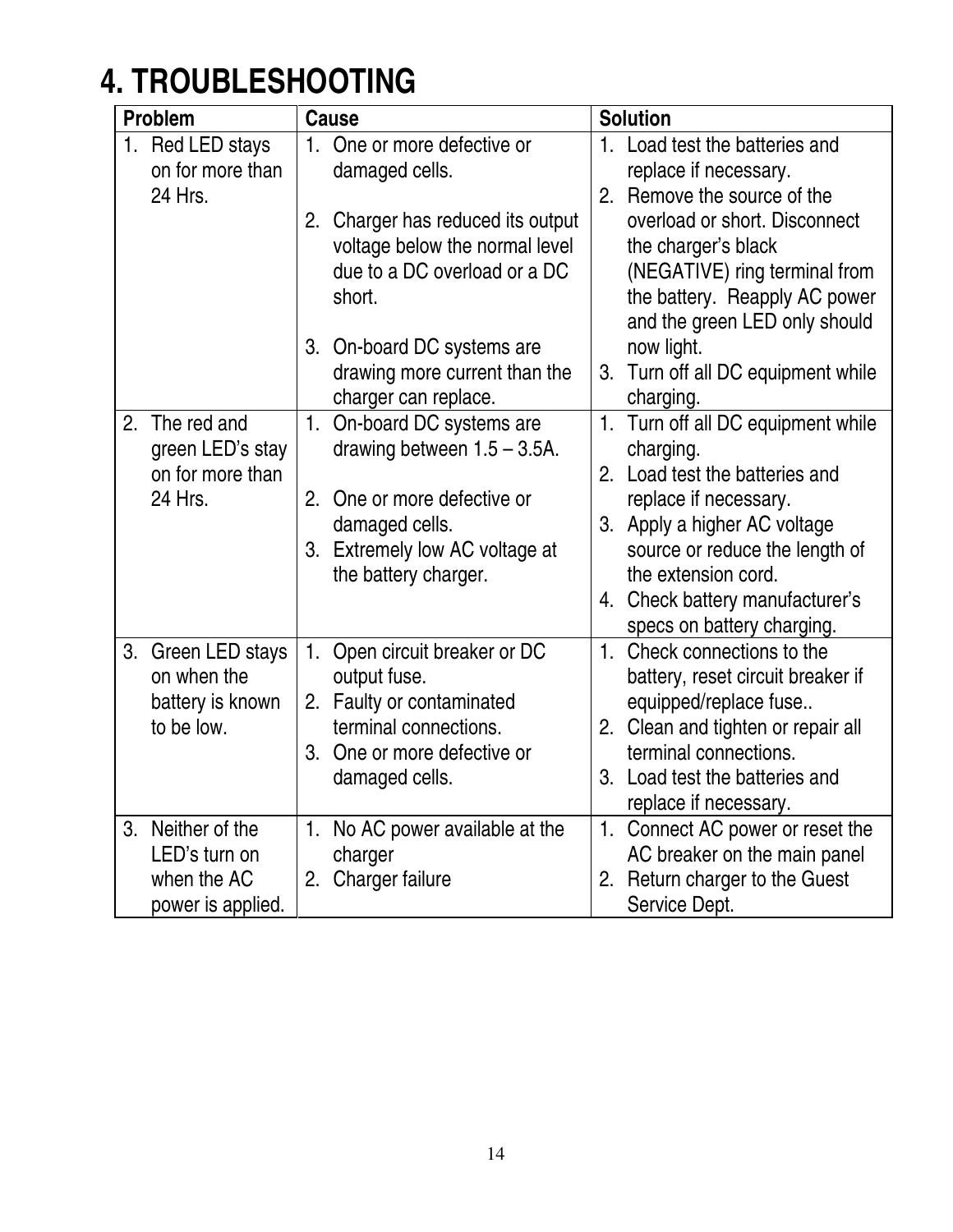## **5. MAINTAINING THE CHARGER**

Periodically clean both battery terminals with baking soda and tighten all connections. No other maintenance on the charger is required.

| Model | Output<br><b>Volts</b> | Output<br>Amps | <b>Banks</b>   | DC Cable<br><b>Size</b> | Size (inches)<br>LxWxH       | <b>Input Volts</b>       | Input<br>Amps Max |
|-------|------------------------|----------------|----------------|-------------------------|------------------------------|--------------------------|-------------------|
| 2607A | 12/24                  | 3/3            | 2              | 4'/4'                   | $3.5 \times 6.4 \times 2.25$ | <b>115VAC</b><br>50/60Hz | 2 Amps            |
| 2608A | 12                     | 6              |                | 4'                      | $3.5 \times 6.4 \times 2.25$ | <b>115VAC</b><br>50/60Hz | 2 Amps            |
| 2610A | 12                     | 5/5            | $\overline{2}$ | N/A                     | $4.25 \times 7 \times 2.42$  | <b>115VAC</b><br>50/60Hz | 2.5 Amps          |
| 2611A | 12/24                  | 5/5            | $\overline{2}$ | 4'/4'                   | $4.25 \times 7 \times 2.42$  | <b>115VAC</b><br>50/60Hz | 2.5 Amps          |

## **6. SPECIFICATIONS**

### **FCC Class A EMC Notice**

This equipment has been tested and found to comply with the limits for a Class A digital device, pursuant to part 15 of the FCC Rules. These limits are designed to provide reasonable protection against harmful interference when the equipment is operated in a commercial environment. This equipment generates, uses and can radiate radio frequency energy and, if not installed and used in accordance with the instructions, may cause harmful interference to radio communications. Operation of this equipment in a residential area is likely to case harmful interference in which case the user will be required to correct the interference at his own expense.

If this equipment does cause harmful interference to radio or television reception, which can be determined by turning this equipment off and on, the user is encouraged to try to correct the interference by one or more of the following measures:

---Reorient or relocate the receiving antenna.

---Increase the separation between the equipment and receiver.

---Connect the equipment into an outlet on a circuit different from that to which the receiver is connected.